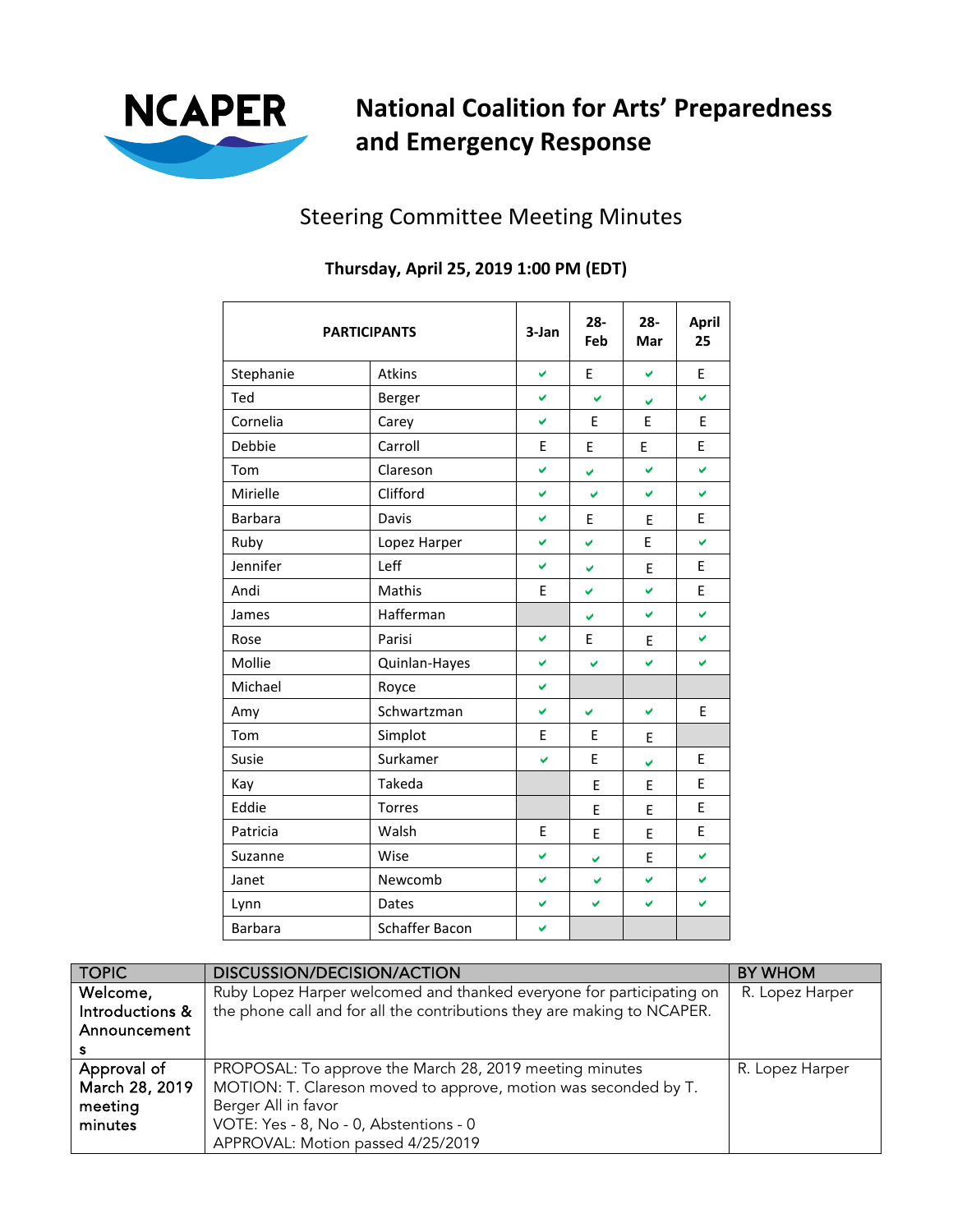| <b>Executive</b> | Travel:                                                                | J. Newcomb |
|------------------|------------------------------------------------------------------------|------------|
| Director's       | PAR Steering Committee on-site meeting in Atlanta -                    |            |
| Update           | occurred during our last steering committee call. March 28-29          |            |
|                  | Tom Tom Creative Ecosystems Festival in Charlottesville, VA -<br>٠     |            |
|                  | April 11. Participated on a panel moderated by Andi Mathis,            |            |
|                  | Alison Russo, Artist Protection Fund and Rhonda Bellamy,               |            |
|                  | Wilmington, NC Arts Council. "Now What: How Arts                       |            |
|                  | Communities Prepare". Attended by approximately 20                     |            |
|                  | participants.                                                          |            |
|                  | Programmatic Agenda:                                                   |            |
|                  | <b>Spotlight</b> – second bi-fold on NCAPER activities was published   |            |
|                  | in late March to use as a "leave behind" information piece. You        |            |
|                  | all received it in your membership solicitation packet.                |            |
|                  | HENTF phone calls for Nebraska and Iowa - continue to<br>٠             |            |
|                  | participate with state arts council people, including Suzanne          |            |
|                  | Wise and FEMA representatives. Students working with Lori              |            |
|                  | Foley at HENTF will be calling arts people affected by the             |            |
|                  | flooding in these two states and will refer them to NCAPER.org         |            |
|                  | to complete the assessment form.                                       |            |
|                  | Managing Disaster Response without a Dress Rehearsal:<br>٠             |            |
|                  | Turning Lessons Learned into Action Steps for Preparedness             |            |
|                  | - AFTA panel - put together a panel for our AFTA Conference            |            |
|                  | session for June 16 which includes Brenna Quigley from Puerto          |            |
|                  | Rico, Mitch Menchaca Executive Director, City of Phoenix Office        |            |
|                  | of Arts + Culture, Amy Schwartzman, author of Cultural                 |            |
|                  | Placekeeping Guide and Mollie Quinlan-Hayes, to discuss the            |            |
|                  | online tool. This is a shared NCAPER/PAR conference session            |            |
|                  | including a booth. Plans are being made to video tape the              |            |
|                  | session by Forage Films.                                               |            |
|                  | Online tool - Mollie and I have had weekly calls with Ann Marie<br>٠   |            |
|                  | Willer from NEDCC; beginning next week our calls will include          |            |
|                  | Frank from Cuttlesoft and will focus on content development of         |            |
|                  | the site.                                                              |            |
|                  | NCAPER Membership - solicitation letters to charter member<br>٠        |            |
|                  | organizations and individual members of the steering committee         |            |
|                  | were sent via snail mail last week. Registration and payment           |            |
|                  | may be done by check or online through PayPal or Stripe                |            |
|                  | payment systems.                                                       |            |
|                  | Arts Sector Field Guide to FEMA proposal - was submitted by<br>٠       |            |
|                  | Susie Surkamer to the NEA for NCAPER to receive funding to             |            |
|                  | support the creation and dissemination of the guide and for            |            |
|                  | remaining funds to be used to support Marketing efforts around         |            |
|                  | the online tool. The RFP will be sent out on May 15.                   |            |
|                  | PAR/NCAPER/California Arts Council Introductory Webinar -<br>٠         |            |
|                  | scheduled for Thursday, May 23 @ 4 PM EDT:<br>Administration           |            |
|                  | Fiscal agent agreement - was submitted to South Arts early in<br>٠     |            |
|                  | April                                                                  |            |
|                  | Set-up of payment system on NCAPER.org                                 |            |
|                  |                                                                        |            |
|                  | In response to a question from T. Berger, Suzanne Wise gave an update  |            |
|                  | about how individual artists reach out for help with the flooding. She |            |
|                  | emphasized that more organizations need to know about NCAPER.          |            |
|                  |                                                                        |            |